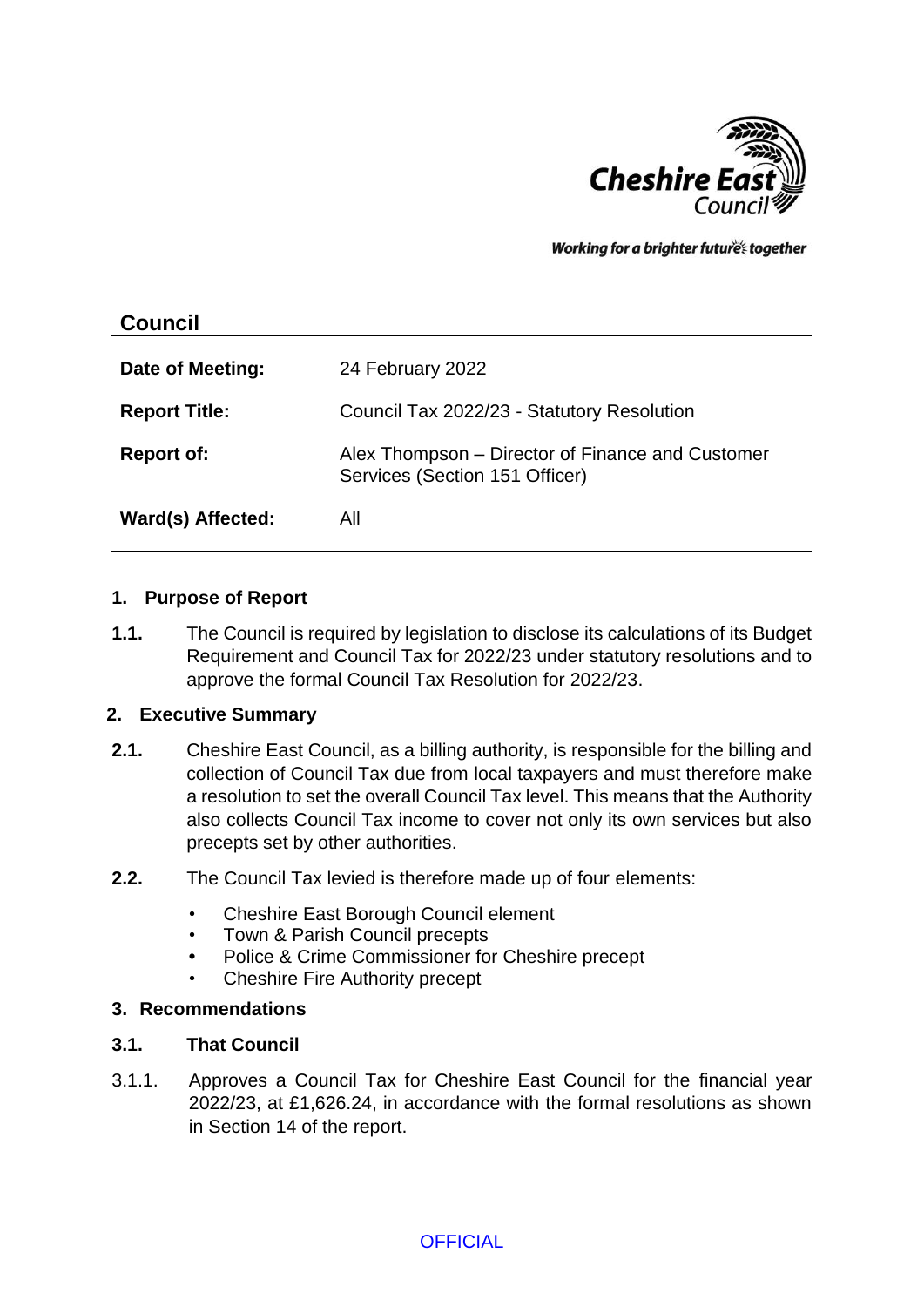- 3.1.2. Notes that the council tax precept of Cheshire Fire Authority, Police Crime and Commissioner for Cheshire, and each Town and Parish Council have been approved and notified to the Council in accordance with the Local Government Finance Act 1992, as amended by sections 72 to 79 of the Localism Act 2011.
- 3.1.3. Notes the average Council Tax for the Cheshire East Borough is £2,003.60 in accordance with the Local Government Finance Act 1992, as amended by sections 72 to 79 of the Localism Act 2011.

# **4. Reasons for Recommendations**

**4.1.** In accordance with the Local Government Finance Act 1992, as amended by sections 72 to 79 of the Localism Act 2011 the Council is required to set the amounts of the Council Tax for 2022/23 for each of the categories of dwelling in the Council Tax area. This requirement is achieved by approving the statutory resolution shown in this report.

# **5. Other Options Considered**

**5.1.** As the local billing authority the Council has a duty to set the Council Tax for the Cheshire East Council area. The recommendations in this report reflect the results of a comprehensive consultation process to support the decision making process and ensure it is compliant with relevant legislation. No further options are therefore being considered as part of this report.

# **6. Background**

- **6.1.** The Council Tax levied is made up of four elements as follows:
- 6.1.1. the Council Tax Base for 2022/23 **Appendix A**.
- 6.1.2. the statutory calculation required to arrive at the amount of Council Tax for each area in respect of Borough Council, Town and Parish Council requirements - **Appendices B and C**.
- 6.1.3. the precepts issued by Police & Crime Commissioner for Cheshire and Cheshire Fire Authority under Section 40 of the Act – Sections 11 and 12 of the report.
- 6.1.4. the statutory calculation of the aggregate of the Borough Council, Parish Councils, Police & Crime Commissioner and Cheshire Fire Authority amount of Council Tax for each of the categories of the dwelling for each Council Tax area - **Appendix D**.

# **7. Council Tax Base**

**7.1.** The Council Tax base was agreed at the Cheshire East Council meeting of [15th December 2021](http://moderngov.cheshireeast.gov.uk/ecminutes/ieListDocuments.aspx?CId=239&MId=8655) as 156,607.48 for the year 2022/23. A breakdown of the calculation by Parish is attached at **Appendix A.**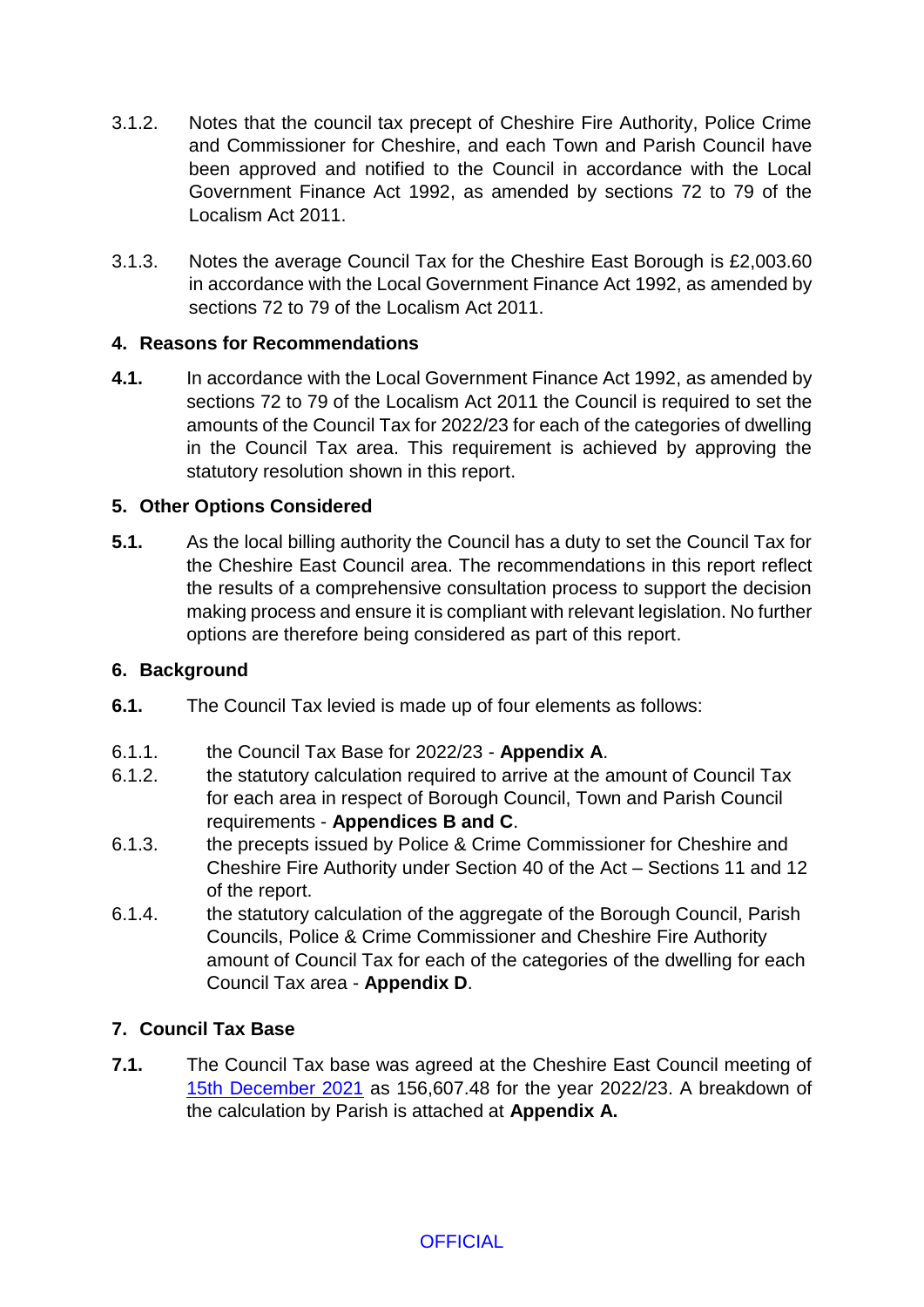# **8. General Fund Budget**

8.1. On 10 February 2022 [Corporate Policy Committee](http://moderngov.cheshireeast.gov.uk/ecminutes/ieListDocuments.aspx?CId=959&MId=8664&Ver=4) recommended a General Fund Budget of £327,729,799. The calculation reflects the detailed Medium-Term Financial Strategy prepared through consultation, which included all service Committees.

# **9. Cheshire East Borough Council Tax**

- **9.1.** The Council Tax Requirement for the Borough Council is £254,681,348.
- **9.2.** The Band D Council Tax is therefore £1,626.24 (the requirement of £254,681,348 divided by the tax base of 156,607.48).
- **9.3.** Growth in the local taxbase supports the ambition in the Corporate Plan of creating economic independence from government grant. In 2022/32, there continues to be no general government grant support to the revenue budget of Cheshire East Council (barring £7,000). When increases in demand related to protecting vulnerable people and inflation in costs are taken into account, this creates a requirement to continue to increase Council Tax levels in-line with government expectations.
- **9.4.** The ability to raise additional Council Tax for use solely on Adult Social Care (ASC) was accepted in each of the years 2017/18 (3%), 2018/19 (3%), 2020/21 (2%) and 2021/22 (3%). The Provisional Finance Settlement in December 2021 confirmed a further 1% ASC precept could be levied in 2022/23 to help alleviate the continuing growth pressure.
- **9.5.** The provisional local government finance settlement also announced the referendum limit on base increases was to be maintained at 2%, as such, it is proposed that Council Tax is increased by 2.99% (including 1% ringfenced for Adult Social Care pressures) for 2022/23 to give a Band D charge of £1,626.24 for 2022/23.

### **10.Parish Council Precepts**

**10.1.** Each Parish Council has notified the Council with its precept requirement for the year. The total amount of these special items is £9,309,496 which produces an average Band D Council Tax of £59.44.

### **11.Police & Crime Commissioner for Cheshire precept**

**11.1.** The precept demand issued by Police & Crime Commissioner is £36,871,665 which produces a Band D Council Tax of £235.44. This represents a 4.4% (£10) increase on the 2021/22 Band D Council Tax level. The Police & Crime Commissioner has stated the following amounts in precepts issued to the Council, in accordance with Section 40 of the Local Government Finance Act 1992, for each of the categories of dwelling shown below:-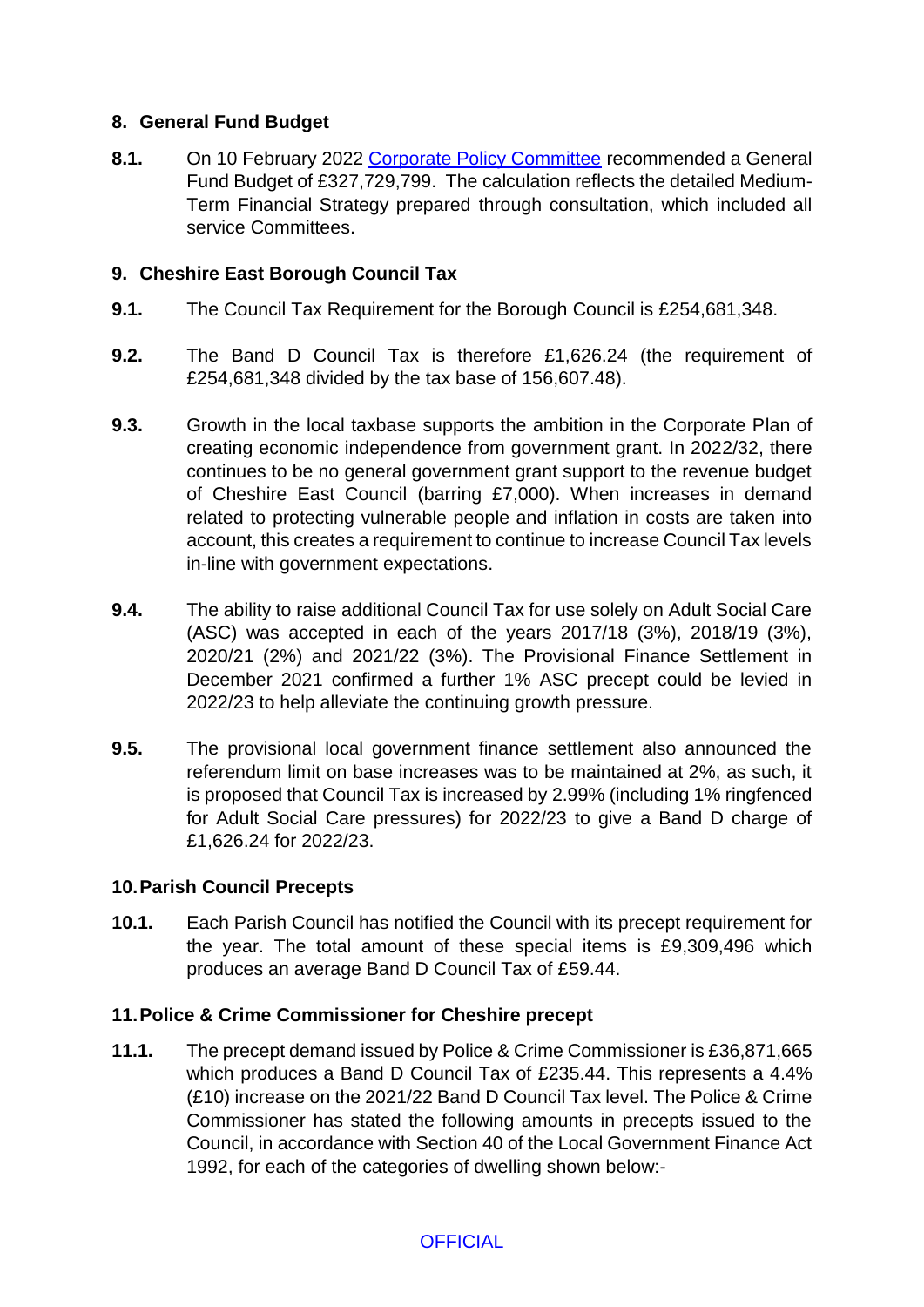| <b>Valuation Bands</b> |        |        |        |        |        |        |        |
|------------------------|--------|--------|--------|--------|--------|--------|--------|
|                        |        |        |        |        |        |        |        |
| 156.96                 | 183.12 | 209.28 | 235.44 | 287.76 | 340.08 | 392.40 | 470.88 |

### **12.Fire Authority Precept**

**12.1.** The precept demand issued by Cheshire Fire Authority is £12,916,985 which produces a Band D Council Tax of £82.48. This represents a 1.99% increase on the 2021/22 Band D Council tax level. Cheshire Fire Authority has stated the following amounts in precepts issued to the Council, in accordance with Section 40 of the Local Government Finance Act 1992, for each of the categories of dwelling shown below:-

| <b>Valuation Bands</b> |       |                      |       |        |        |     |        |
|------------------------|-------|----------------------|-------|--------|--------|-----|--------|
|                        |       |                      |       | -      |        |     |        |
| 54.99                  | 64.15 | <b>רכ כד</b><br>ےں.ں | 32.48 | 100.81 | 119.14 | .47 | 164.96 |

# **13.Total Council Tax**

**13.1.** The average Council Tax to be charged to taxpayers in Band D can be summarised as follows:

| <b>Element</b>                       | <b>Charge</b> |
|--------------------------------------|---------------|
|                                      |               |
| <b>Cheshire East Borough Council</b> | 1,626.24      |
| <b>Average for Parish Councils</b>   | 59.44         |
| <b>Average Local Council Tax</b>     | 1,685.68      |
| Police & Crime Commissioner          | 235.44        |
| <b>Cheshire Fire Authority</b>       | 82.48         |
| <b>Total Council Tax</b>             | 2,003.60      |

### **14.Formal Resolution**

- **14.1.** That it be noted that on 15 December 2021 the Council calculated the Council Tax base 2022/23.
	- (a) for the whole Council area as 156,607.48 (item T in the formula in Section 31B of the Local Government Finance Act 1992, as amended (the "Act")).
	- (b) for individual parishes, as in **Appendix A**.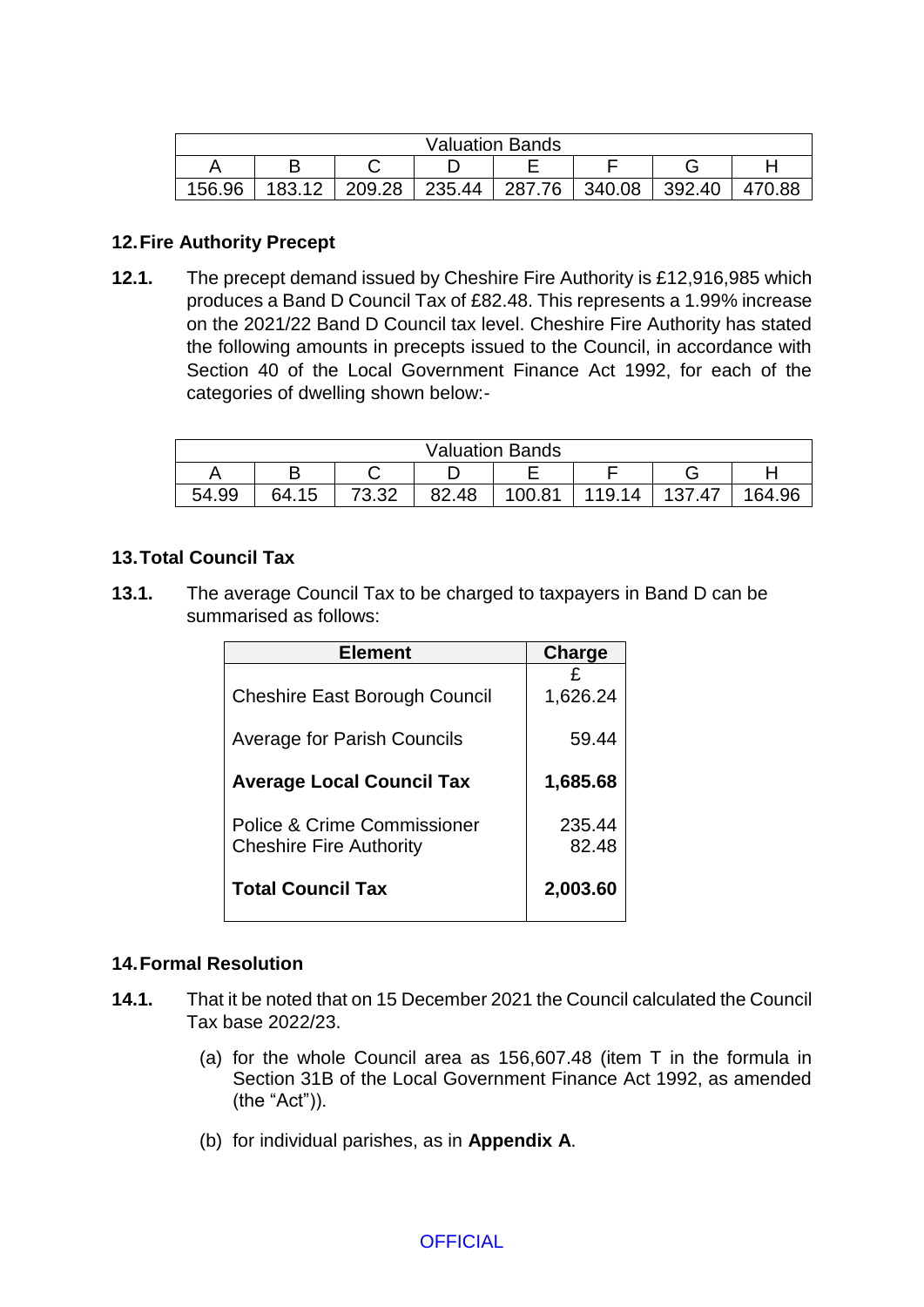- **14.2.** Calculated that the Council Tax requirement for the Council's own purposes for 2022/23 (excluding Parish precepts) is £254,681,348.
- **14.3.** That the following amounts be calculated for the year 2022/23 in accordance with Sections 31 to 36 of the Act:
	- a. £651,430,983 being the aggregate of the amounts which the Council estimates for the items set out in Section 31A(2) of the Act taking into account all precepts issued to it by Parish Councils.
	- b. £387,440,139 being the aggregate of the amounts which the Council estimates for the items set out in Section 31A(3) of the Act.
	- c. £263,990,844 being the amount by which the aggregate at 14.3(a) above exceeds the aggregate at 14.3(b) above, calculated by the Council, in accordance with Section 31A(4) of the Act as its Council Tax requirement for the year (Item R in the formula in Section 31B of the Act).
	- d. £1,685.68 being the amount at 14.3(c) above divided by the amount at 14.1(a) above, calculated by the Council, in accordance with Section 31B of the Act, as the basic amount of its Council Tax for the year (including Parish precepts).
	- e. £9,309,496 being the aggregate amount of all special items (Parish precepts) referred to in Section 34(1) of the Act
	- f. £1,626.24 being the amount at 14.3(d) above less the result given by dividing the amount at 14.3(e) above by the amount at 14.1(a) above, calculated by the Council, in accordance with Section 34(2) of the Act, as the basic amount of its Council Tax for the year for dwellings in those parts of its area to which no Parish precept relates.
	- g. **Appendix A** being the amounts calculated by the Council, in accordance with regulations 3 and 6 of the Local Authorities (Calculation of Council Tax Base) Regulations 1992, as its total council tax base for the year and council tax base for dwellings in those parts of its area to which one or more special items relate.
	- h. **Appendix B** being the amounts given by adding to the amount at (f) above, the amounts of special items relating to dwellings in those parts of the Council's area mentioned above divided by in each case the appropriate tax base from Appendix A, calculated by the Council in accordance with Section 34(3) of the 1992 Act, as the basic amounts of its Council Tax for the year for dwellings in those parts of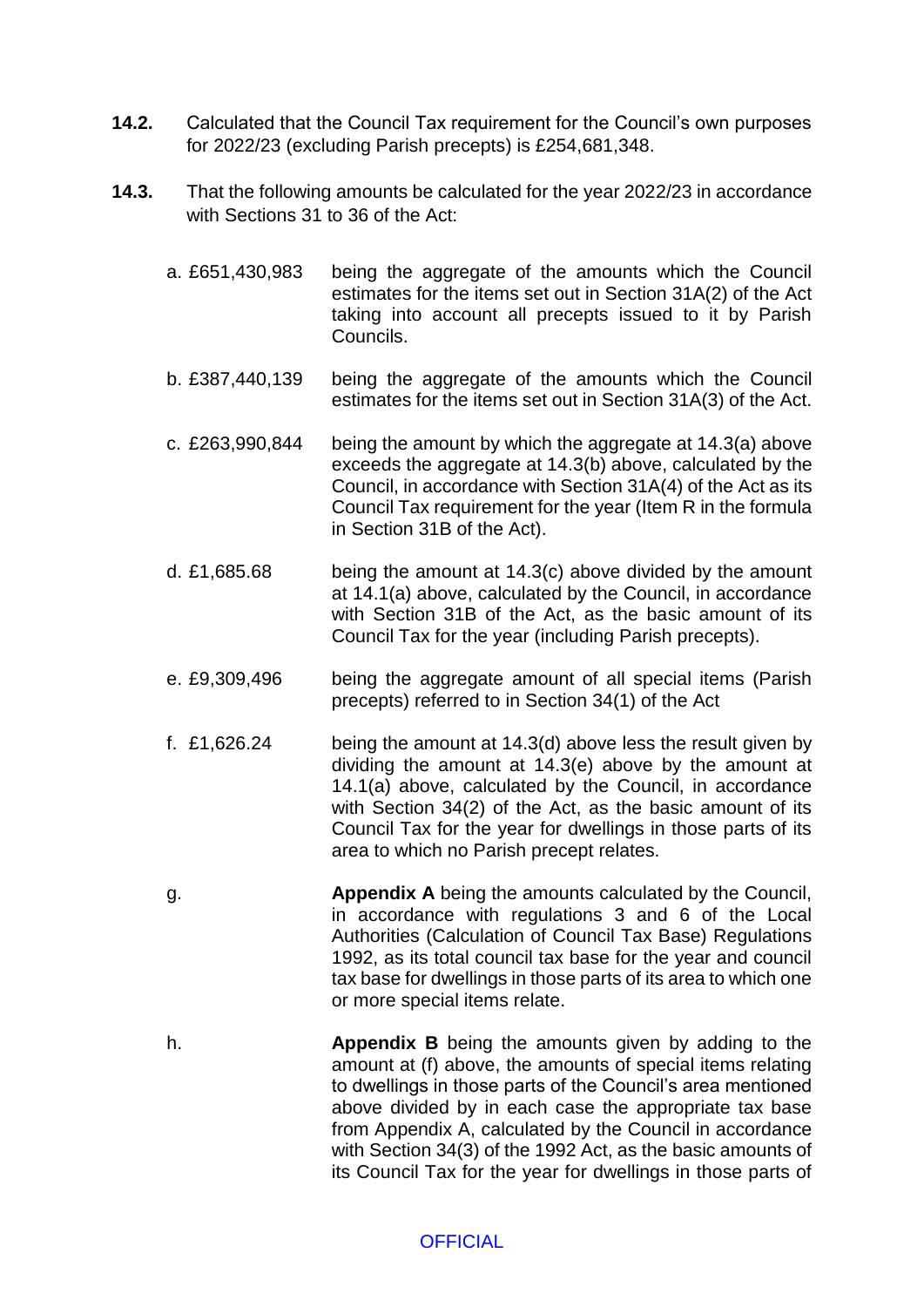the area to which one or more special items relate. (Band D charges for each Parish area).

- i. **Appendix C** being the amounts given by multiplying the amount at (h) above by the number which, in the proportion set out in Section 5(1) of the 1992 Act, is applicable to dwellings listed in a particular valuation band divided by the number which in that proportion is applicable to dwellings listed in valuation band D, calculated by the Council, in accordance with Section 36(1) of the 1992 Act, as the amounts to be taken into account for the year in respect of categories of dwellings listed in different valuation bands (Local charges for all Bands).
- j. **Appendix D** being the aggregate of the local charges in (i) above and the amounts levied by major precepting authorities, calculated in accordance with Section 30(2) of the 1992 Act (The total Council Tax charge for each band in each Parish area).
- **14.4.** To note that the Police & Crime Commissioner and the Fire Authority have issued precepts to Cheshire East Council in accordance with section 40 of the Local Government Finance Act 1992 for each category of dwellings in the Council's area as shown in sections 11 and 12 above.
- **14.5.** Determine whether Cheshire East Council's basic amount of Council tax for 2022/23 is excessive in accordance with principles approved under Section 52ZB and 52ZC of the Local Government Finance Act 1992.

### **15.Consultation and Engagement**

**15.1.** The recommendation in this report reflects the results of the 2022-26 Pre-Budget Consultation process**.**

### **16.Implications**

- **16.1. Legal**
- **16.1.1.** As covered in the report.
- **16.2. Finance**
- **16.2.1.** As covered in the report.
- **16.3. Policy**
- **16.3.1.** None.
- **16.4. Equality**
- **16.4.1.** None.